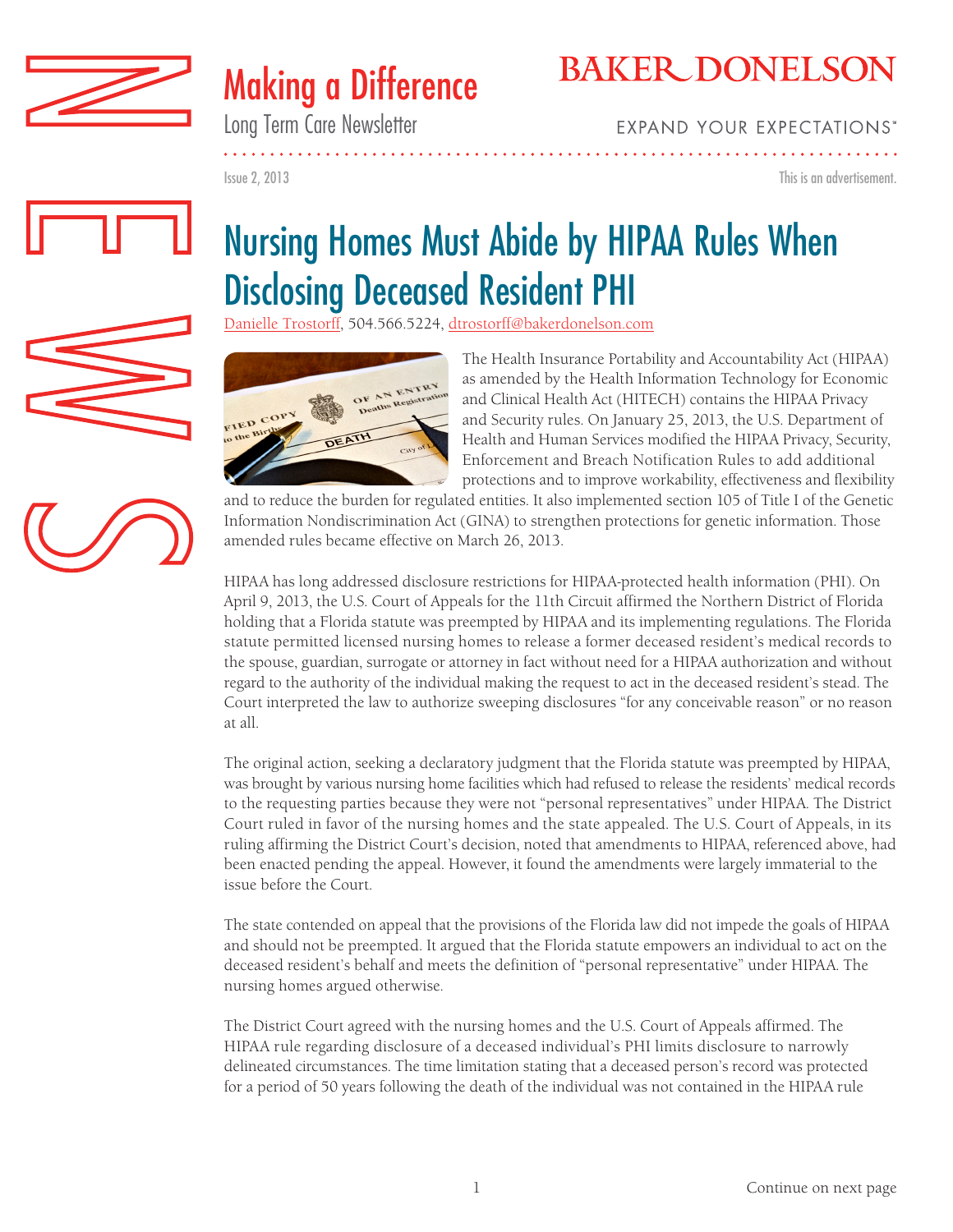



Long Term Care Newsletter

## **BAKER DONELSON**

**EXPAND YOUR EXPECTATIONS®** 

Issue 2, 2013 This is an advertisement.

### Nursing Homes Must Abide by HIPAA Rules When Disclosing Deceased Resident PHI, *continued*

[Danielle Trostorff,](http://www.bakerdonelson.com/danielle-trostorff/) 504.566.5224, dtrostorff@bakerdonelson.com

until the January 25, 2013 amendments, which became effective March 26, 2013. However, the protection against disclosure as permitted under the broad Florida law did apply under the HIPAA rules in effect when the action was brought. HIPAA treats a personal representative as the protected deceased individual for purposes of the disclosure requirements under HIPAA. *See*, 45 CFR 164,502 (f) and (g). 45 CFR  $164.502(g)(4)$  provides that "[i]f under applicable law an executor, administrator, or other person has authority to act on behalf of a deceased individual or of the individual's estate, a covered entity must treat such person as a 'personal representative'…" under the HIPAA rules with respect to PHI. 45 CFR 164.510 already delineated a covered entity's permitted use and disclosure of PHI subject to an individual's advance notice and right to agree or object. 45 CFR 164.510(b) delineated the circumstances under which a covered entity could disclose PHI directly relevant to family members, other relatives, close personal friends or others identified by the individual, or involved in the care or payment for the health care of the individual. The recent HIPAA amendment adds a provision that a covered entity may disclose to a family member, or other relatives, close personal friends of the individual or any other persons identified by the individual who were involved in the individual's care or payment for health care prior to the individual's death, PHI of the individual that is relevant to such person's involvement, unless doing so is inconsistent with any prior expressed preference of the individual that is known to the covered entity. *See*, 45 CFR 164.510(b)(5).

Therefore, the Court concluded the regulation permits disclosure to personal representatives as defined under the Rule and to two other groups of people: (1) those involved in the deceased individual's health care, and (2) those who paid for the deceased individual's health care.

As it relates to the other two groups of people, covered entities may disclose only PHI that is relevant to such person's involvement; i.e., information that is relevant to the care of the deceased individual or to the payment of the deceased individual's health care costs. The Court also recognized that the HIPAA rule, 45 CFR 164.512(a)(1), permits a covered entity to use and disclose PHI as "required by law." While the State argued that the Florida law permitted such a disclosure required by Florida law, it only raised this argument on appeal. The Court declined to consider the argument for the first time on appeal.

Nursing homes and other providers and suppliers are cautioned when receiving requests for deceased resident or patient medical records or other PHI to carefully determine whether disclosure is authorized under the HIPAA rule and applicable state law. They should also remember that the HIPAA disclosure protection now applies for a period of 50 years.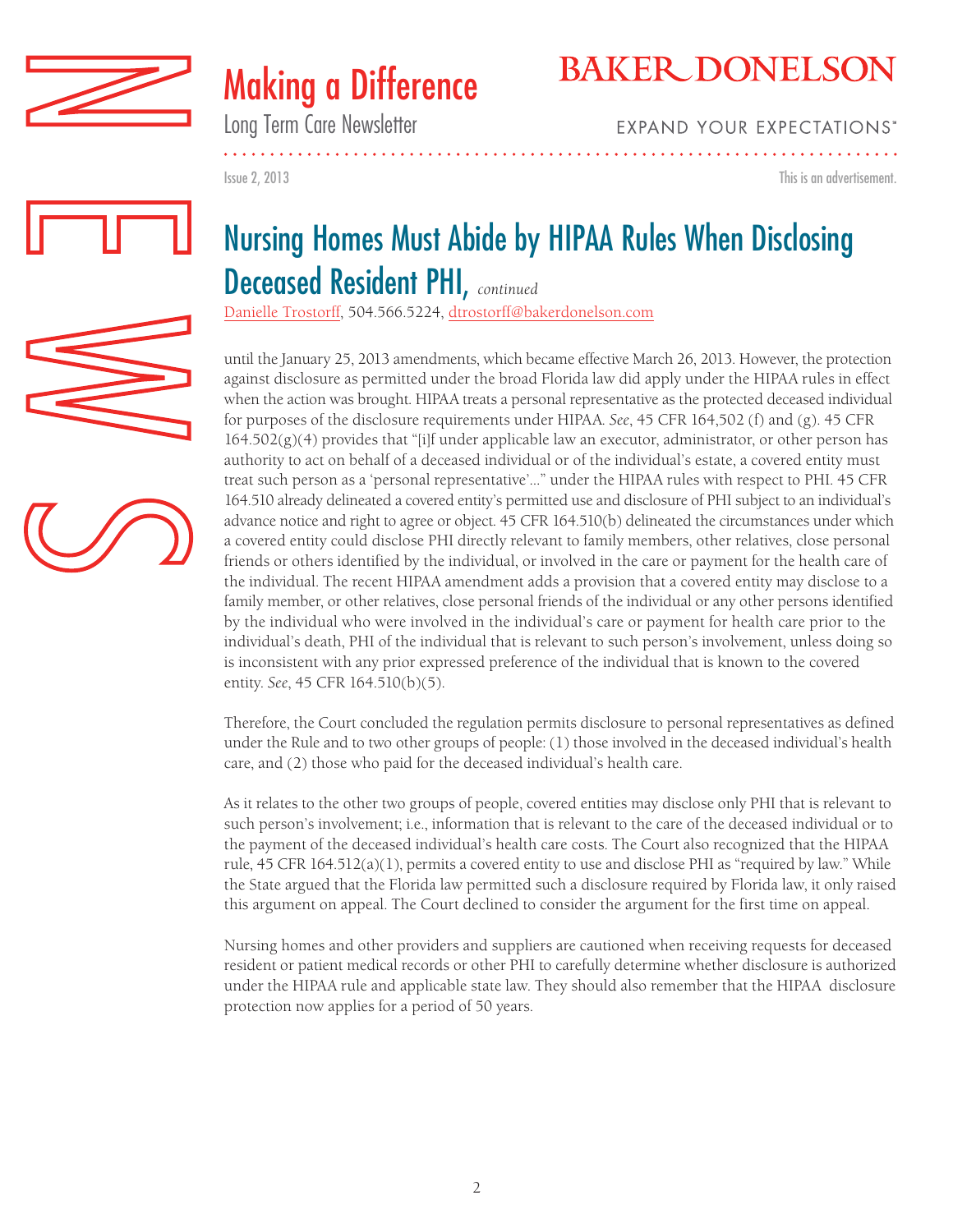

# Making a Difference

Long Term Care Newsletter

# **BAKER DONELSON**

**EXPAND YOUR EXPECTATIONS'** 

Issue 2, 2013

This is an advertisement.



# Top 10 Recommendations to Avoid Litigation

[Davis Frye,](http://www.bakerdonelson.com/william-davis-frye/) 601.351.8927, dfrye@bakerdonelson.com [Brad Smith](http://www.bakerdonelson.com/bradley-w-smith/), 601.351.2432, bsmith@bakerdonelson.com



Nursing homes and assisted living facilities have been targeted by plaintiff's attorneys who advertise heavily in an effort to solicit plaintiffs for malpractice suits. Often, the plaintiffs are unhappy family members of residents who have experienced falls, pressure wounds, unexplained injuries or death at nursing homes. In our practice defending long term care facilities, we encounter common trial themes that are designed to tug at the heartstrings of jurors.

These themes include "profits over people," corporate negligence, understaffing and general neglect. There are, however, some relatively simple and straightforward actions that nursing homes can take to avoid litigation, even in the current litigious environment. These are our top 10 recommendations:

- 10. **Conduct Background Checks**. State and federal regulations require nursing homes to conduct background checks on their caregivers. Such a practice helps long term care facilities weed out bad apples and focus on employees who truly care about the residents they treat. Consider conducting background checks on potential residents as well. Having a registered sex offender as a resident will provide a plaintiff's attorney with compelling ammunition if there is a case of resident-onresident abuse.
- 9. **Go the Extra Mile After Discharge**. It is important to show residents and their families that you care both during a person's residency and after. Maintaining a positive relationship with families following a resident's discharge is an effective means for avoiding litigation later. If a resident passes away, have representatives from the facility attend visitation or the funeral and send a card or memorial to the family. Additionally, consider inviting the family members of former residents to the facility for an annual memorial service to honor the individuals who resided at the facility in the past.
- 8. **Train Your Staff**. Training your staff is not only required to satisfy federal and state regulations, but it can also be vital to avoid litigation. Often in litigation, family members report instances where they were told by CNAs and nurses that the facility was "understaffed" so they could not timely change or feed their loved one. Other times, family members report complaints from staff about the condition of the facility, problems with equipment and the absence of supplies. Staff members should be trained on appropriate communication and interaction with residents and their families, remembering that customer service and satisfaction are crucial to the success of a facility.
- 7. **Set Realistic Expectations**. Frequently, family members who sue long term care facilities do not understand the nature of their loved one's medical condition and expect nursing homes to improve and even cure a resident's illnesses. Setting realistic expectations about a resident's outcome can help family members understand the disease process and decrease the likelihood of a lawsuit if an inevitable medical complication occurs. Maintain accurate marketing materials that do not overstate your facility's services; communicate with family members regularly about the level of care provided to their loved ones; conduct regular tours of the facility with family members and provide educational opportunities about common issues such as falls and pressure wounds. Education is key to manage the expectations of family members and to avoid litigation.

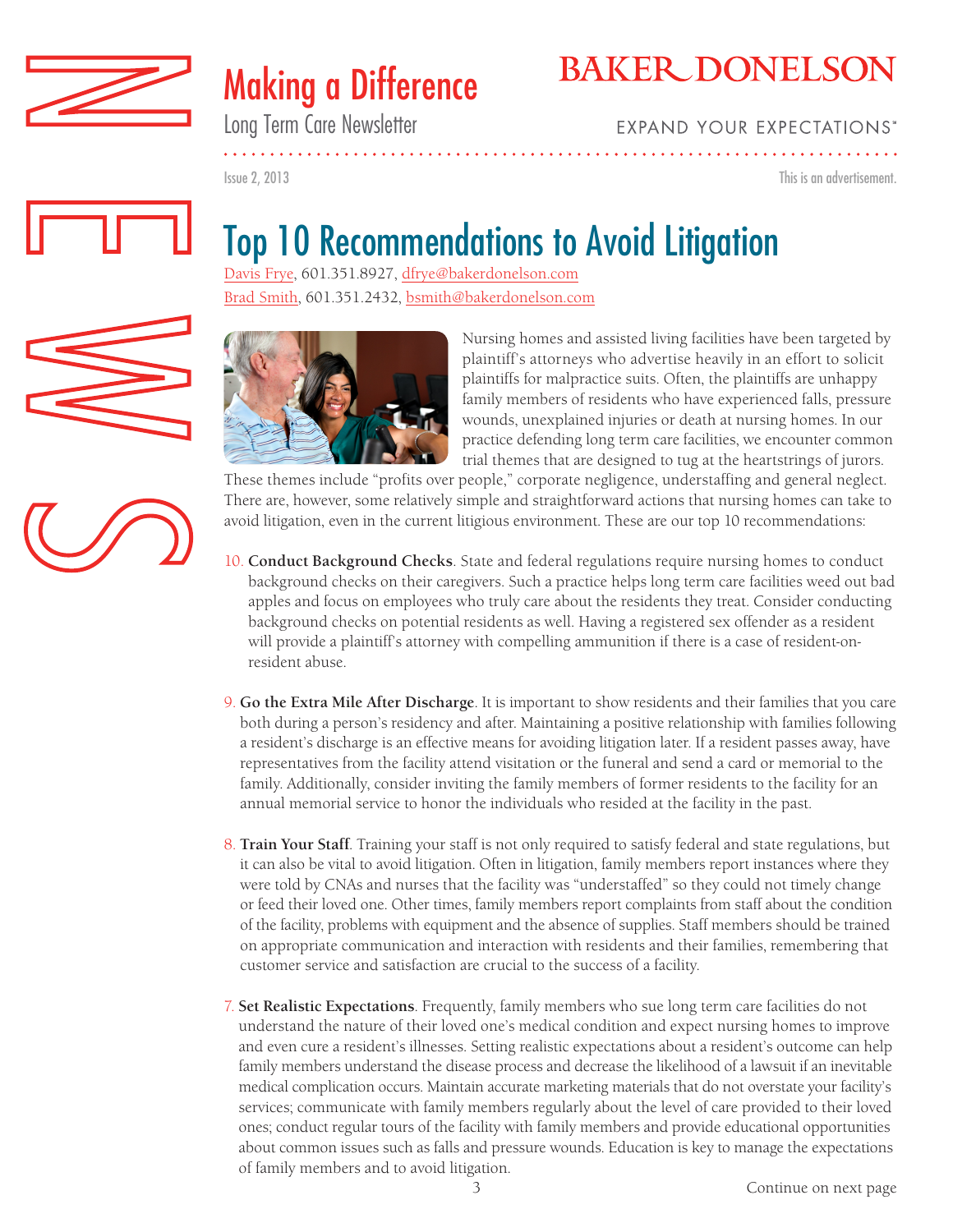

# Making a Difference

# **BAKER DONELSON**

Long Term Care Newsletter

### **EXPAND YOUR EXPECTATIONS'**

Issue 2, 2013 This is an advertisement.

### Top 10 Recommendations to Avoid Litigation, *continued*

[Davis Frye,](http://www.bakerdonelson.com/william-davis-frye/) 601.351.8927, dfrye@bakerdonelson.com [Brad Smith](http://www.bakerdonelson.com/bradley-w-smith/), 601.351.2432, bsmith@bakerdonelson.com

- 6. **Use an Arbitration Agreement**. Talk to your counsel to determine if your facility is in a jurisdiction that will enforce arbitration agreements. If so, implement an arbitration agreement. We have been involved in cases that have been abandoned by plaintiff's lawyers once an arbitration agreement has been enforced. While such an outcome is rare, more often than not, arbitration is a much better forum than our judicial system, and having a dispute decided by an educated arbitrator is often much more desirable than a jury.
- 5. **Communicate with the Resident and Family**. Families file suit when they do not understand (1) that a resident's condition is deteriorating, (2) the reason a resident's condition is deteriorating and (3) the possible outcomes of a resident's condition. Talk to your medical director and the physicians in your facility to ensure they communicate regularly with residents and their families. We recommend using written communication tools such as a quarterly questionnaire that are completed by families and ask questions like, "Are you satisfied with the care delivered to your loved one?" and "Is there anything you would like to change about the care received by your loved one?" Such communications can help open a dialogue between the facility and family members (and they make excellent exhibits at trial).
- 4. **If You Have a Policy, Follow It**. This may seem obvious, but we regularly represent long term care facilities that have written policies and procedures that are not implemented in practice. Such conduct provides fodder for plaintiff's lawyers who can obtain admissions from caregivers that specific policies adopted by a facility were "violated." Review your policies and procedures. If they include procedures that you do not follow, either change your practice or update your policies and procedures manual.
- 3. **Document Appropriately**. Caregivers are humans. They work hard, often under stressful circumstances, and they may get frustrated with the residents. However, train your staff to ensure that their frustrations are voiced in the appropriate internal and confidential forums rather than expressed in the residents' charts.
- 2. **Document Accurately**. Inaccurate documentation alone can make a plaintiff's case. Documenting on a resident when she is out of the facility can make a jury question the credibility of the staff that cared for a resident. Likewise, failing to document the administration of treatments or medications enables a plaintiff's lawyer to argue that "it wasn't done if it wasn't charted." Regular chart audits and quality assurance measures to ensure accurate documentation can effectively strip a plaintiff's lawyer of such arguments and avoid criticism from their nurse experts.
- 1. **Provide Quality Care**. Above all else, provide quality nursing care. Hire and retain staff who genuinely care for the residents at your facility and work diligently to avoid preventable accidents and incidents.



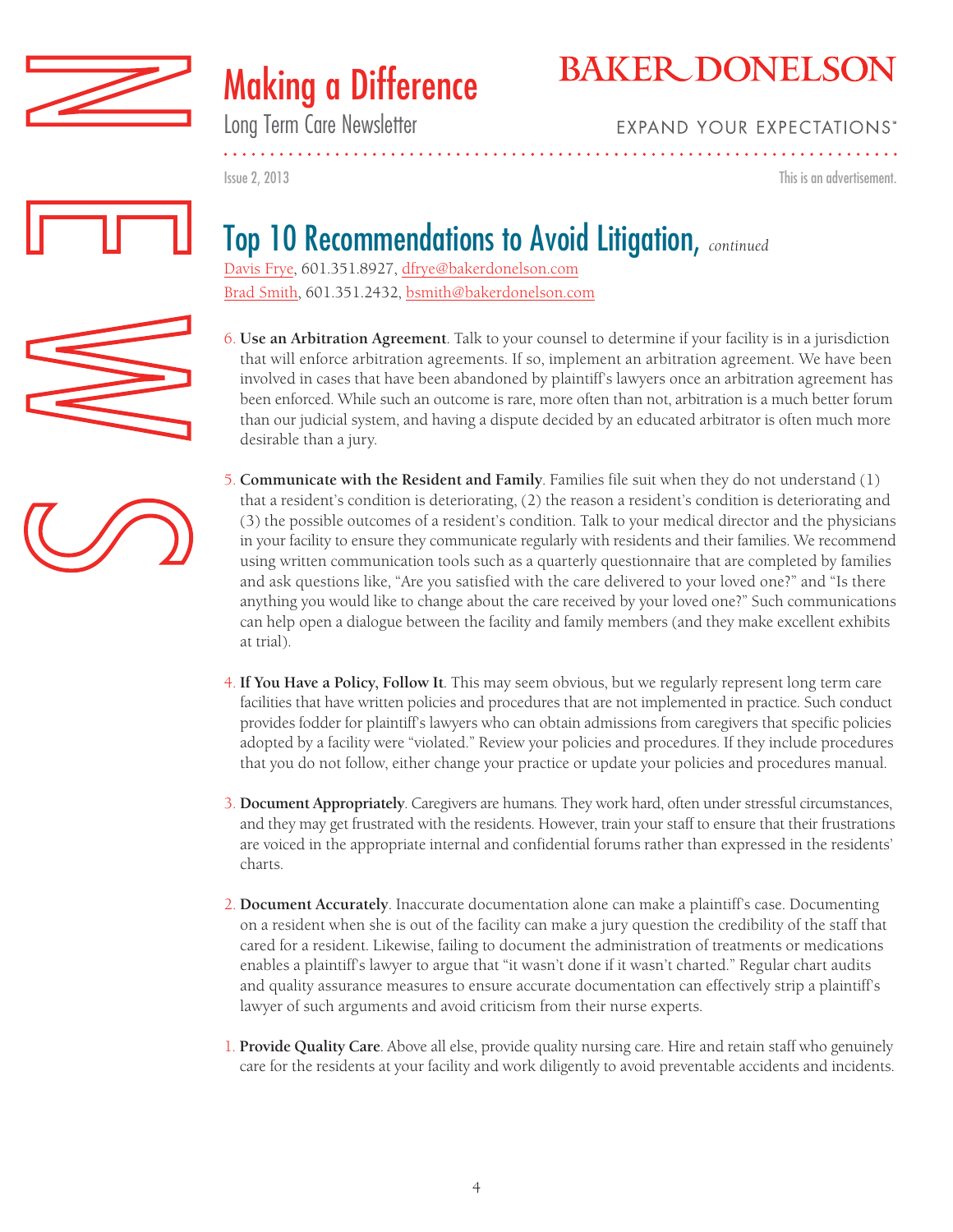



Long Term Care Newsletter

**EXPAND YOUR EXPECTATIONS'** 

Issue 2, 2013

This is an advertisement.



# Man Convicted of Forcing Foreign Nurses to Work in U.S. Nursing Homes

[Mabel Arroyo-Tirado,](http://www.bakerdonelson.com/mabel-arroyo/) 615.726.7387, marroyo@bakerdonelson.com

A Colorado businessman was convicted last month by a federal jury in Denver on 89 counts including mail fraud, visa fraud, human trafficking and money laundering. This case was investigated by the U.S. Immigration and Customs Enforcement's (ICE) Homeland Security Investigations (HSI), the Department of State's Diplomatic Security Service, and the U.S. Department of Labor's Office of the Inspector General, Office of Labor Racketeering and Fraud Investigations.

Kizzy Kalu, owner of Foreign Healthcare Professionals Group, recruited foreign-born nurses to work as nurse instructors and nurse instructor supervisors for a non-existent university in Denver. Mr. Kalu, through his company, filed fraudulent H-1B non-immigrant petitions with the United States Citizenship and Immigration Service. Mr. Kalu also made false representations to the foreign nationals in regard to the professional nature of their jobs and the wages to be paid. Upon arrival in the U.S., the nurses were informed that the positions at the university were no longer available. Mr. Kalu used methods of coercion, including the threat of causing their deportation, to force the foreign nationals to work at various nursing homes and other long term care facilities in Colorado earning below the prevailing wage. Those facilities paid Foreign Healthcare Professionals Group for the hours the foreign nationals worked. Mr. Kalu retained approximately 40 percent of the money earned from the labor of the foreign nationals. In addition, Mr. Kalu collected \$6,500 from each nurse for assistance in obtaining their visas.

Kizzy Kalu was convicted of the following charges nineteen counts of commercial carrier/mail fraud, which carries a penalty of not more than 20 years in federal prison per count; three counts of visa fraud, which carries a penalty of not more than 10 years in federal prison per count; nine counts of trafficking in forced labor, which carries a penalty of not more than 20 years in federal prison per count; 13 counts of forced labor, which carries a penalty of not more than 20 years per count; 15 counts of encouraging and inducing aliens to enter the United States, which carries a penalty of not more than 10 years in prison per count; and 30 counts of money laundering, which carries a penalty of not more than 20 years in prison per count. Each of the 89 counts also carries a fine of up to \$250,000.

The conviction of Kizzy Kalu brings to light the government's efforts to eliminate visa fraud and prevent abusive businesses from luring foreign national workers with false promises of well-paying jobs. ICE is aggressively pursuing criminal and civil enforcement against employers who knowingly violate the law. Criminal investigations will increasingly focus on employers who abuse and exploit workers or otherwise engage in egregious conduct. Employers hiring foreign workers need to navigate the process of sponsorship carefully and understand that immigration is an extremely complicated body of law that constantly changes with new statutes from Congress; regulations, procedures and policy directives from numerous federal agencies; and decisions from judicial and administrative courts.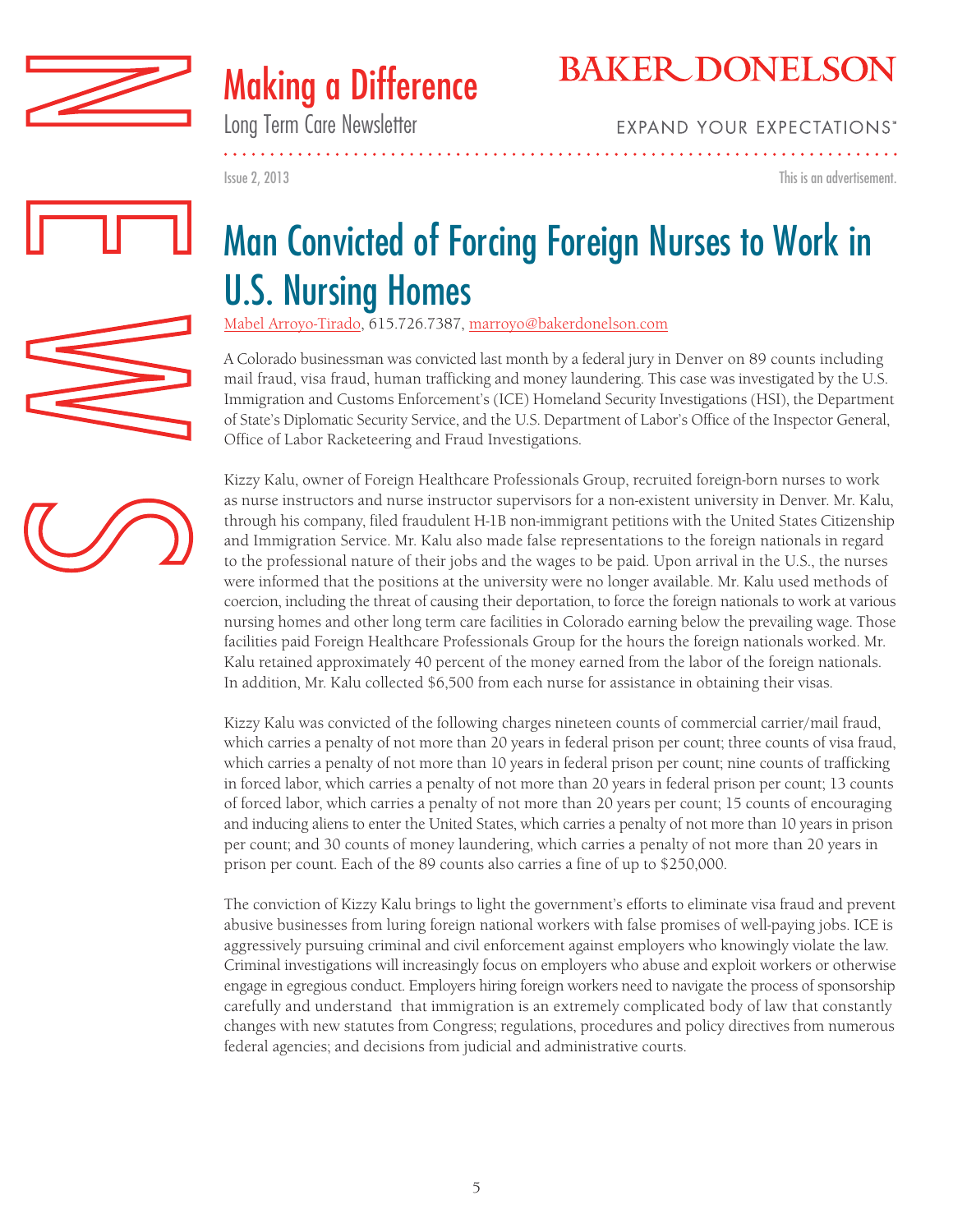



Long Term Care Newsletter

**EXPAND YOUR EXPECTATIONS'** 

Issue 2, 2013

This is an advertisement.

. . . . . . . . . . . . . . . .

# Be Prepared for an OSHA Inspection Before It **Happens**

[Carla Gunnin,](http://www.bakerdonelson.com/carla-j-gunnin/) 404.589.3404, cgunnin@bakerdonelson.com

If OSHA pays you a visit anytime in the next few months, you can expect that they will look at egress issues at your workplace. In the June 17 edition of OSHA's *Quick Takes*, OSHA issued the following:

"OSHA is reminding compliance officers to check for adequate means of egress at all workplaces. This follows the recent disastrous fire and explosion that killed at least 119 workers on June 4, 2013, at a poultry processing plant in China.

A memorandum sent to the agency's regional administrators and state plan designees directs field inspectors, when conducting inspections, to be mindful of whether employers have provided and maintained adequate means of egress from work areas. This includes checking that an adequate number of exit routes are provided, that the exit routes are free and unobstructed, and that exit doors are not locked. See OSHA's Emergency Exit Routes Fact Sheet (PDF\*) for more information on employers' responsibilities to ensure that their workers are able to exit the workplace quickly and safely."

Who is affected? Most employees in the nation come under OSHA's jurisdiction. OSHA covers private sector employers and employees in all 50 states, the District of Columbia and other U.S. jurisdictions, either directly through federal OSHA or through an OSHA-approved state program. In particular, OSHA has guidance specifically for [nursing homes](https://www.osha.gov/SLTC/etools/nursinghome/nurses/nurse.html#egressissues) as it relates to egress. Be prepared for an OSHA inspection before it happens.

# In the Trenches

#### **Join Baker Donelson at Tennessee Health Care Association's Annual Conference**

Join Baker Donelson's [Long Term Care](http://www.bakerdonelson.com/long-term-care-sub-practice-areas/) Industry Service Team members [Ben Bodzy](http://www.bakerdonelson.com/ben-h-bodzy/), [Angie Davis,](http://www.bakerdonelson.com/angie-davis/) [Rusty Gray](http://www.bakerdonelson.com/russell-w-gray/), [Jonathan Hancock](http://www.bakerdonelson.com/jonathan-cromwell-hancock/) and [Alison Shaw](http://www.bakerdonelson.com/alison-t-shaw/) for their [program](http://www.thca.org/docs/2013Brochure.pdf) at THCA's Annual Conference & Trade Show in Nashville August 18 – 21, 2013.

Our attorneys will present, "Common Employment Law Mistakes" on Monday, August 19, 2:00 p.m. – 4:00 p.m. Central. The program will address the following:

- Common mistakes employers make with regard to wage and hour law compliance
- Implementing FMLA and attendance policies
- Responding to union activity
- Avoiding retaliation claims
- How to institute an effective social media policy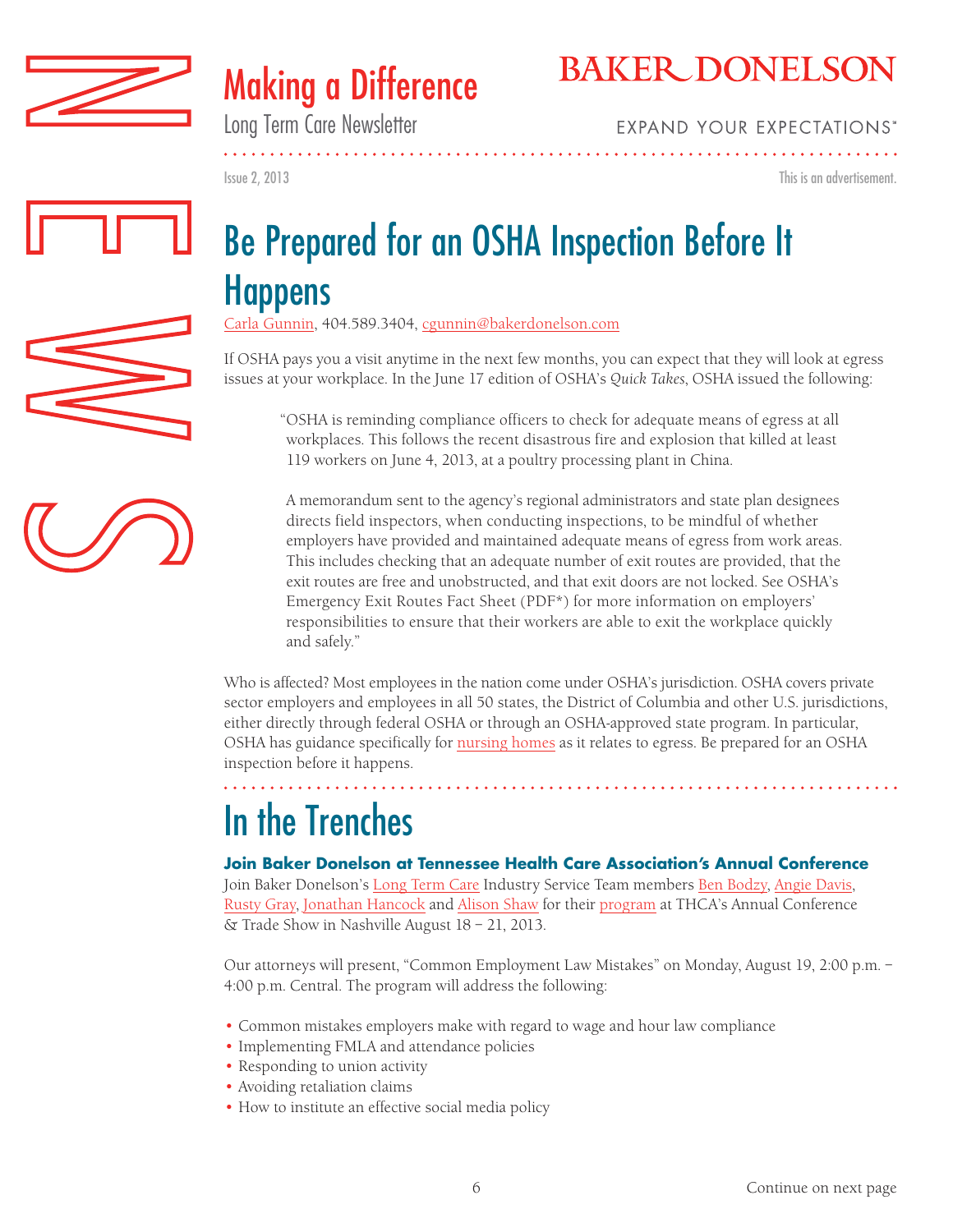



Long Term Care Newsletter

### **EXPAND YOUR EXPECTATIONS®**

Issue 2, 2013 This is an advertisement.





### **Attorney Speaks at Industry Conference about New QA Improvement Program Regulations**

Baker Donelson's [Long Term Care](http://www.bakerdonelson.com/long-term-care-sub-practice-areas/) Industry Service Team leader [Christy Crider](http://www.bakerdonelson.com/christy-t-crider/) moderated a panel at ACI's Second National "Long Term Care Regulatory Boot Camp." The panel, "Understanding the New Quality Assurance Improvement Program Regulations" included Lynn K. Fieldhouse, Vice President and general counsel of litigation services and Jean M. Stiles, corporate compliance officer for Signature Healthcare LLC. The program addressed:

- Examining root cause analysis
- How to deal with this new process
- Protecting the documents you create in a quality assurance environment
- How to investigate internally before the government comes in to investigate
- What to do internally when you get served
- Creating an appropriate plan to train staff and prepare for investigations

### **Memphis Team Successfully Defends Hospital**

[Craig Conley](http://www.bakerdonelson.com/craig-creighton-conley/) and [Ormonde Deallaume](http://www.bakerdonelson.com/ormonde-b-deallaume/) began a jury trial in Memphis, Tennessee on July 15, 2013 for a hospital client. After jury selection, opening statements, effective cross examination of the plaintiff by Craig and possible pending exclusion of the plaintiff's nurse expert based upon Ormonde's arguments, plaintiff's counsel non-suited both the hospital and the doctor.

#### **Memphis Team Wins Dismissal for Hospital**

In June, [Leigh Chiles](http://www.bakerdonelson.com/leigh-m-chiles/) and [Jill Steinberg](http://www.bakerdonelson.com/jill-menuskin-steinberg/) tried a jury trial for a hospital client in Division 9 of Shelby County Circuit Court. The plaintiffs agreed to dismiss our client with prejudice and proceed only as to the co-defendant. Julia Kavanagh provided essential help.

#### **New Orleans Team Hosts AMRPA Regional Meeting**

On June 24, Baker Donelson's New Orleans office hosted the [American Medical Rehabilitation Providers](http://www.bakerdonelson.com/amrpa-regional-meeting-06-24-2013/) [Association \(AMRPA\) Regional Meeting.](http://www.bakerdonelson.com/amrpa-regional-meeting-06-24-2013/) [Donna Fraiche](http://www.bakerdonelson.com/donna-fraiche/) moderated a panel discussion featuring fellow Baker Donelson attorneys [Danielle Trostorff](http://www.bakerdonelson.com/danielle-trostorff/), [Monica Frois](http://www.bakerdonelson.com/monica-a-frois/) and [Alisa Chestler](http://www.bakerdonelson.com/alisa-l-chestler/) on the topic of health law and regulatory updates.